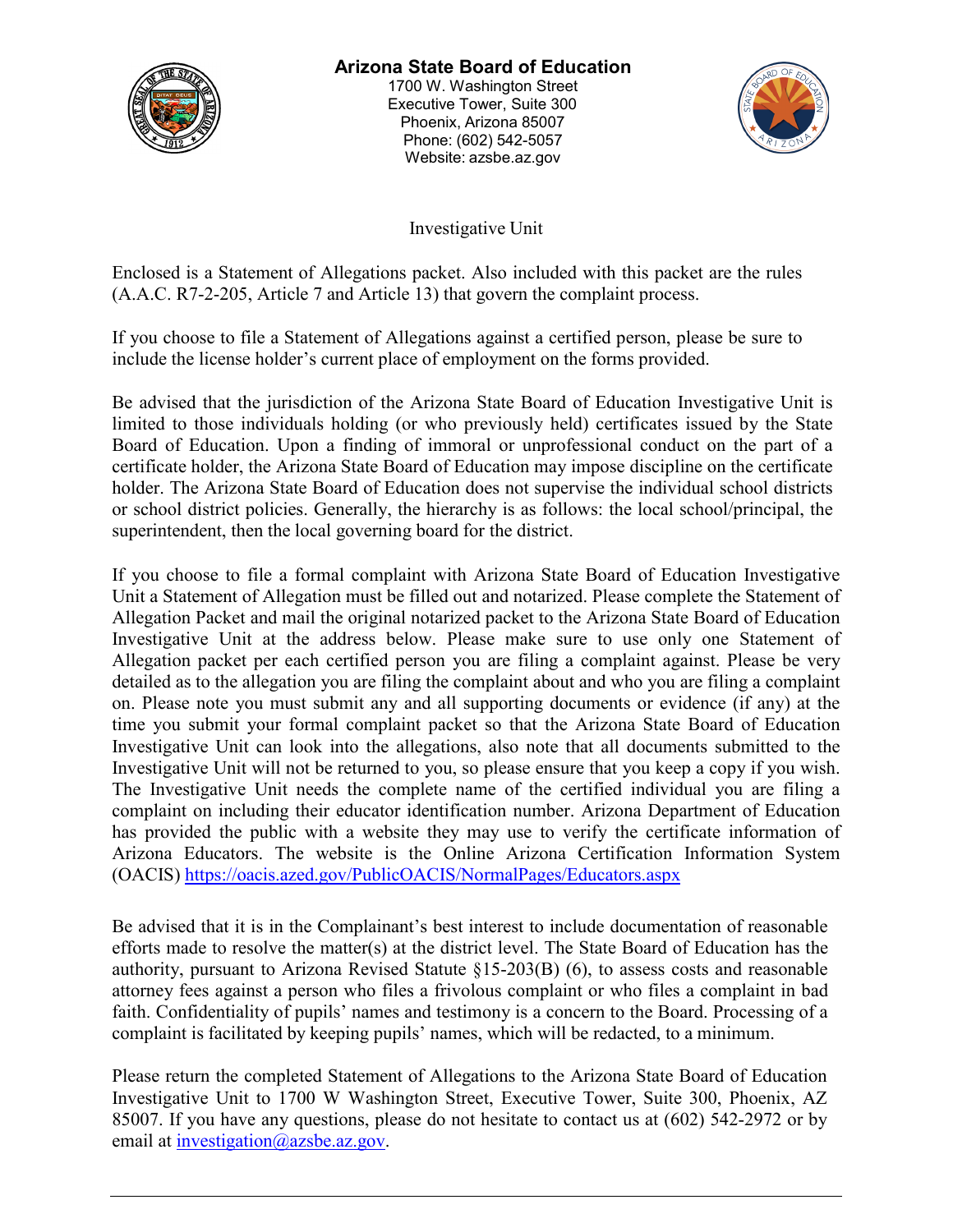# **BOARD OF EDUCATION STATE OF ARIZONA**

)

 $\begin{pmatrix} 1 \\ 2 \end{pmatrix}$ 

| V. | Complainant,        |  |
|----|---------------------|--|
|    | Certificate holder, |  |

Case #

) **STATEMENT OF ALLEGATIONS**

.

Pursuant to Arizona Revised Statutes §15-203 (A) (20) and Arizona Administrative Code R7-2-205 and R7-2-1301 to 1307, the Complainant asks the State Board of Education to discipline

)

who holds the following Arizona teaching certificate(s): \_\_\_\_\_\_\_\_\_\_\_\_\_\_\_\_\_\_\_\_\_\_\_\_

The allegations are as follows: (Where grounds are based on an alleged violation of a

statute, regulation or rule, please cite the authority.)

# **See attached pages.**

DATED this  $\qquad \qquad \text{day of} \qquad \qquad , \qquad \text{...}$ 

Complainant Signature

STATE OF ARIZONA (a) Print Name COUNTY OF  $\qquad \qquad$  )

swears: I am the Complainant and have read the Statement of Allegations and know its contents. The matters alleged are based on information I believe to be true.

Complainant

Subscribed and sworn to before me this  $\frac{\qquad \qquad }{\qquad \qquad }$   $\qquad \qquad$  ,  $\qquad \qquad$ 

Notary Public

My Commission Expires: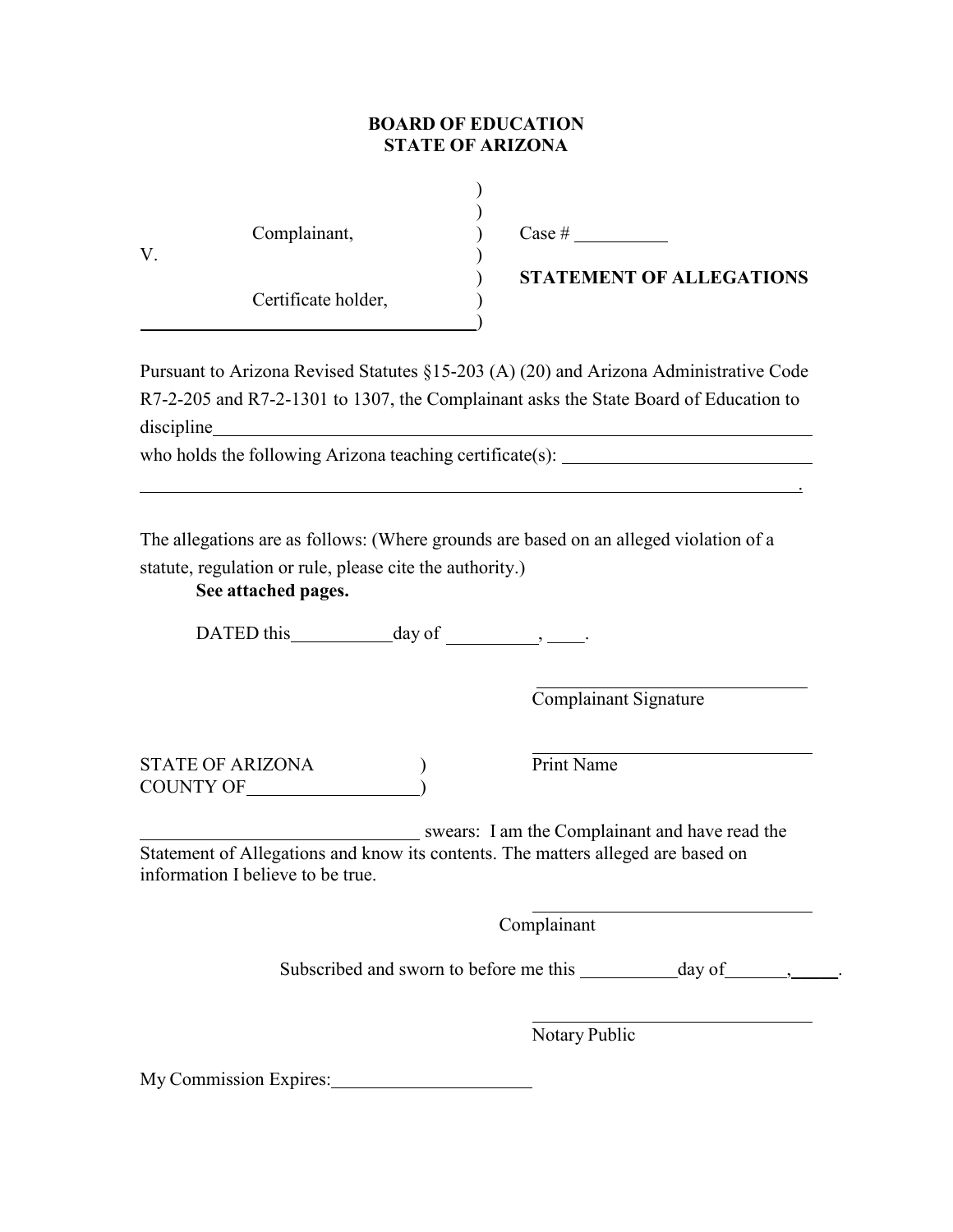# **COMPLAINANT QUESTIONNAIRE**

| Information needed from the Complainant in preparation for investigation and hearing by<br>the Arizona State Board of Education.                                   |                                                                                                                                                                                                                                |  |  |  |
|--------------------------------------------------------------------------------------------------------------------------------------------------------------------|--------------------------------------------------------------------------------------------------------------------------------------------------------------------------------------------------------------------------------|--|--|--|
|                                                                                                                                                                    | Your name Phone No.                                                                                                                                                                                                            |  |  |  |
|                                                                                                                                                                    | Address and the contract of the contract of the contract of the contract of the contract of the contract of the contract of the contract of the contract of the contract of the contract of the contract of the contract of th |  |  |  |
|                                                                                                                                                                    |                                                                                                                                                                                                                                |  |  |  |
|                                                                                                                                                                    |                                                                                                                                                                                                                                |  |  |  |
| Your official position, if any, in above-named School District/Agency:                                                                                             |                                                                                                                                                                                                                                |  |  |  |
|                                                                                                                                                                    |                                                                                                                                                                                                                                |  |  |  |
| In the event of an investigation, individuals who may be contacted to provide<br>information regarding the allegations contained in this Statement of Allegations: |                                                                                                                                                                                                                                |  |  |  |
|                                                                                                                                                                    | Name Address Address                                                                                                                                                                                                           |  |  |  |
|                                                                                                                                                                    |                                                                                                                                                                                                                                |  |  |  |
|                                                                                                                                                                    |                                                                                                                                                                                                                                |  |  |  |
|                                                                                                                                                                    |                                                                                                                                                                                                                                |  |  |  |
|                                                                                                                                                                    |                                                                                                                                                                                                                                |  |  |  |
|                                                                                                                                                                    |                                                                                                                                                                                                                                |  |  |  |
|                                                                                                                                                                    |                                                                                                                                                                                                                                |  |  |  |
|                                                                                                                                                                    |                                                                                                                                                                                                                                |  |  |  |
|                                                                                                                                                                    |                                                                                                                                                                                                                                |  |  |  |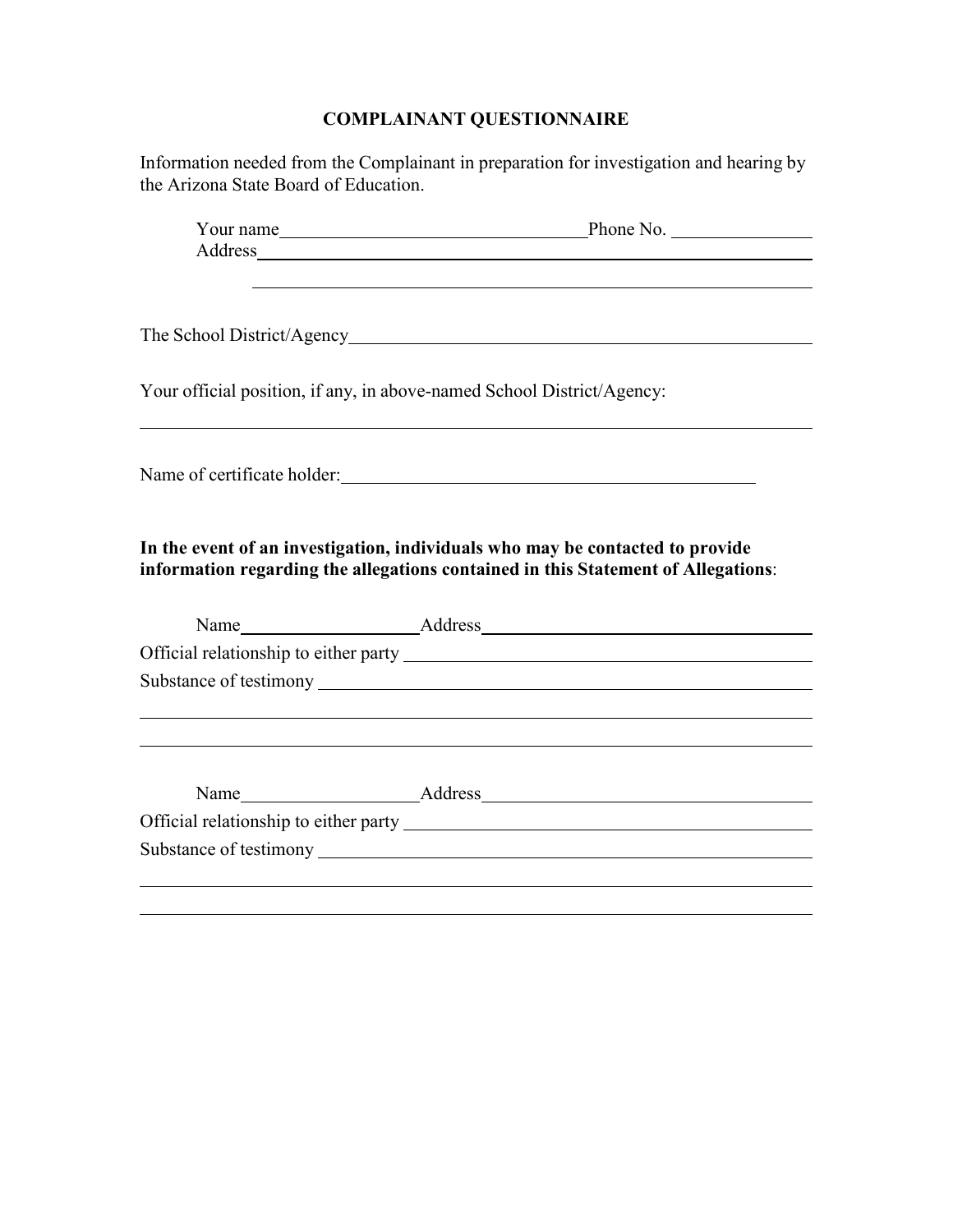# **In the event of an investigation, individuals who may be contacted to provide information regarding the allegations contained in this Statement of Allegations:**

| <u> 1989 - Johann Stoff, deutscher Stoffen und der Stoffen und der Stoffen und der Stoffen und der Stoffen und der</u> |
|------------------------------------------------------------------------------------------------------------------------|
|                                                                                                                        |
|                                                                                                                        |
|                                                                                                                        |
|                                                                                                                        |
|                                                                                                                        |
|                                                                                                                        |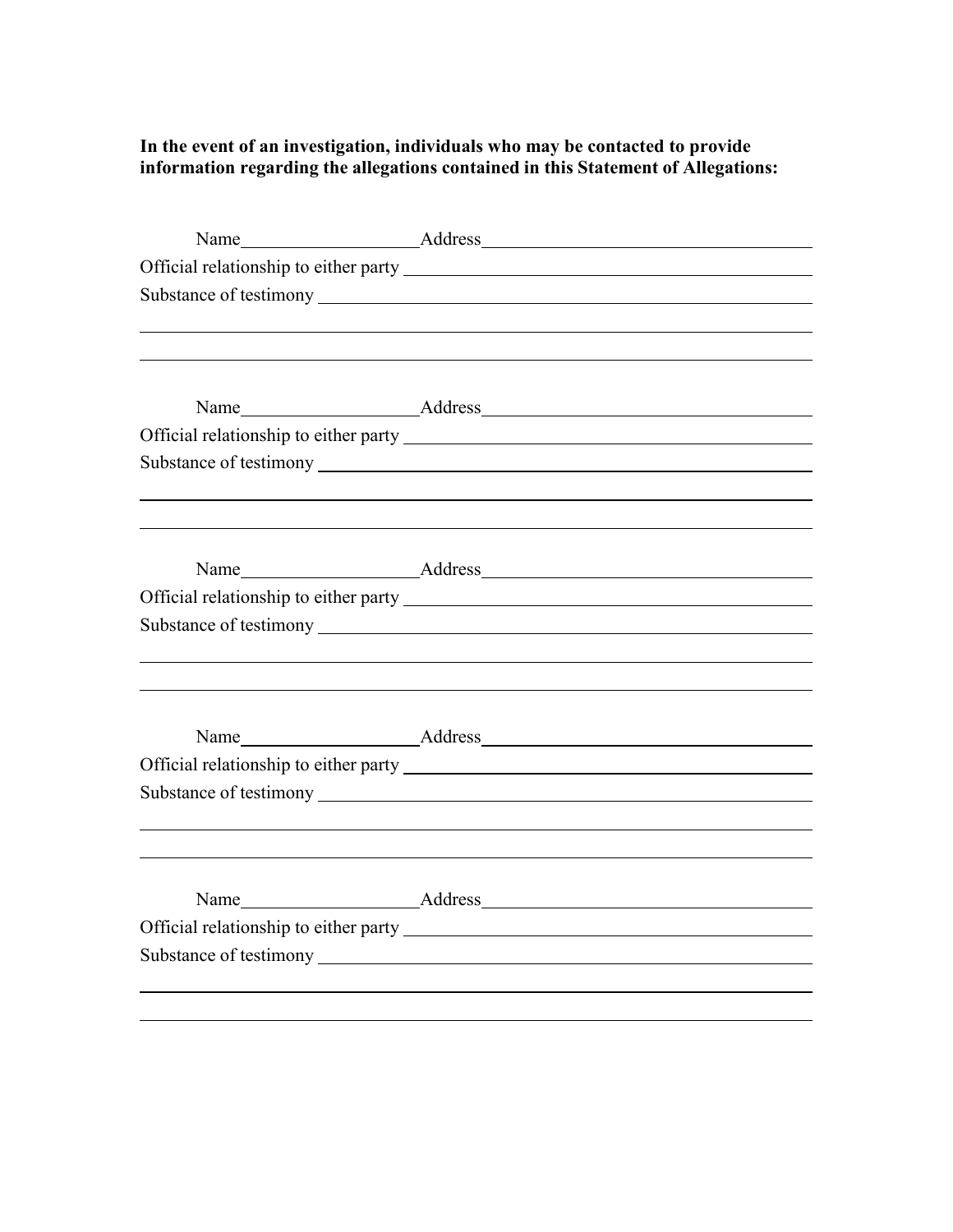# **BOARD OF EDUCATION STATE OF ARIZONA**

Complainant's Statement:

| Signature | Date |
|-----------|------|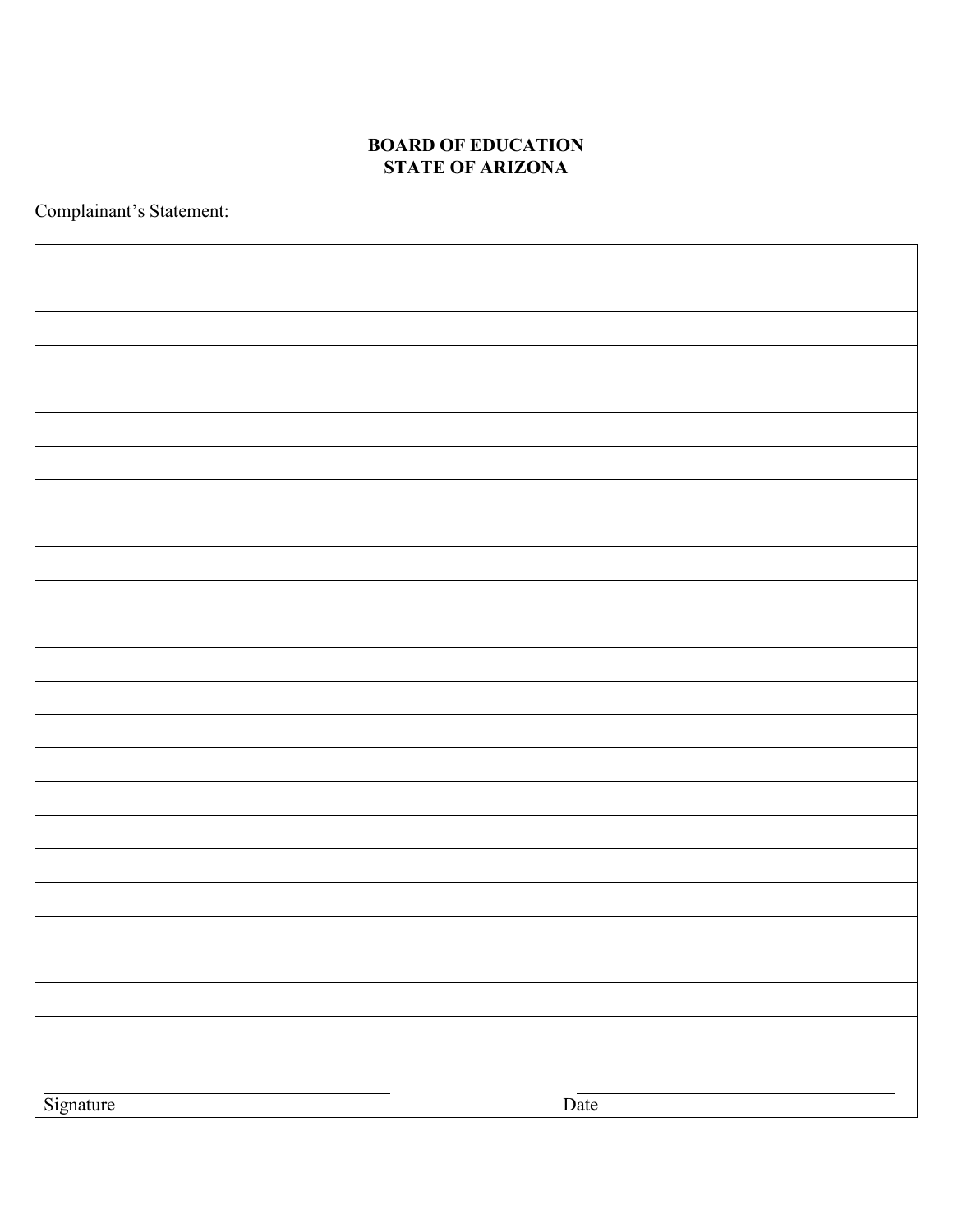# **R7-2-205. Professional Practices Advisory Committee**

- **A.** Professional Practices Advisory Committees (Committees) shall act in an advisory capacity to the State Board of Education (Board) in regard to certification or recertification matters related to immoral conduct, unprofessional conduct, unfitness to teach, revocation, suspension, censure, or surrender of certificates, and matters related to immoral or unprofessional conduct, unfitness to teach and the discipline of noncertificated individuals.
- **B.** Committees shall each consist of nine members comprised of the following:
	- 1. One elementary classroom teacher,
	- 2. One secondary classroom teacher,
	- 3. One principal,
	- 4. One superintendent or assistant/associate superintendent,
	- 5. Three lay members, one lay member who shall be a parent of a student currently attending public school in Arizona,
	- 6. One local governing board member, and
	- 7. One charter school teacher, principal, or administrator.
- **C.** Members appointed under subsections (B)(1) through (4) shall meet at least the following requirements:
	- 1. Certified to teach in Arizona.
	- 2. Currently employed in or retired from the education profession in the specific category of their appointment.
- **D.** Terms of the members
	- 1. All regular terms shall be for four years except as set forth in subsection (E).
	- 2. A member may be reappointed with Board approval.
- **E.** The Board may remove any member from the Committee. All vacancies shall be filled as prescribed in subsections (C)(1) and (2), and those persons appointed to fill vacancies shall serve to complete the term of the person replaced.
- **F.** The Committee shall:
	- 1. Select from its members a Chairman and Vice-Chairman,
	- 2. A quorum shall be a majority of members of the Committee. A quorum is necessary to conduct business. An affirmative vote of the majority of the members present is needed to take action.
	- 3. Hold meetings as needed to conduct hearings or other Committee business by call of the Chairman of the Committee. If the Chairman neglects or declines to call a meeting, then a majority of the Committee may call a meeting. The Board may call a meeting as required to conduct necessary business. Notice of any meeting shall be given to Committee members seven days prior to the meeting.
	- 4. Recommend the removal of any member who is absent from three consecutive meetings.
	- 5. Refer to R7-2-1308 to assist in determining whether the acts complained of constitute unprofessional conduct.
	- 6. Conduct its business pursuant to R7-2-1301 et seq. and hearings pursuant to R7-2-701 et seq.

## **Historical Note**

- Adopted effective December 4, 1978 (Supp. 78-6). Former Section R7-2-205 repealed, new Section R7-2-205 adopted effective February 24, 1982 (Supp. 82-1). Former Section R7-2-205 repealed, new Section R7-2-205 adopted effective August 30, 1984 (Supp. 84-4). Amended effective February 21, 1986 (Supp. 86-1). Amended subsections (H), (I), and (J) effective February 3, 1987 (Supp. 87-1). Amended effective December 15, 1989 (Supp. 89- 4). Amended effective May 31, 1991 (Supp. 91-2). Amended effective April 9, 1993 (Supp. 93-2). Amended effective December 3, 1998 (Supp. 98- 4). Amended by final rulemaking at 6 A.A.R. 1132, effective March 10, 2000 (Supp. 00-1). Amended by final exempt rulemaking at 21 A.A.R. 1775,
	- effective May 20, 2013 (Supp. 15-3). Amended by final exempt rulemaking at 23 A.A.R. 725, effective January 23, 2017 (Supp. 17-1). The word "rule" has been changed to "Section," the words "above" and "below" have been removed to reflect current standards in Chapter style and format (Supp. 21-2). Amended by final exempt rulemaking at 27 A.A.R. 2353 (October 22, 2021), effective September 27, 2021 (Supp. 21-4).

# **ARTICLE 7. ADJUDICATIONS**

# **R7-2-701. Definitions**

In this Article, unless the context otherwise specifies:

- 1. "Board" means the State Board of Education.
- 2. "Chairman" means the chairperson of the Professional Practices Advisory Committee, established pursuant to R7-2-205.
- 3. "Contested case" means any proceeding in which the legal rights, duties or privileges of a party are required by law to be determined by the State Board of Education after an opportunity for hearing.
- 4. "Department" means the Department of Education.
- 5. "Document" includes papers such as complaints, petitions, motions, responses and notices.
- 6. "Hearing body" means the Board or the Professional Practices Advisory Committee.
- 7. "Party" means each person or agency named or admitted as a party or properly seeking and entitled as of right to be admitted as a party.
- 8. "PPAC" means the Professional Practices Advisory Committee, established pursuant to R7-2-205.
- 9. "Presiding officer" means a hearing officer, with either a minimum of three years of verified experience in the practice of law or a minimum of one year of verified experience in conducting hearings, who shall oversee hearings pursuant to this Article.
- 10. "Pupil" means any student enrolled in an Arizona public or private school defined in A.R.S. § 15-101. "Pupil" also means any student who was enrolled in an Arizona public or private school at the time of the events which are the subject of a proceeding.
- 11. "Victim" means any person who has been previously identified pursuant to state law as a victim in a criminal proceeding which is the basis for a contested case.

#### **Historical Note**

Adopted effective May 25, 1978 (Supp. 78-3). Former Section R7-2-701 repealed, new Section R7-2-701 adopted effective December 4, 1978 (Supp. 78- 6). Amended effective June 27, 1979 (Supp. 79-3). Amended subsection (A) effective October 7, 1980 (Supp. 80-5). Amended by adding subsection (A)(6) effective April 6, 1984 (Supp. 84-2). Amended effective October 19, 1984 (Supp. 84-5). Section R7-2-701 repealed as an emergency, new Section R7-2-701 adopted as an emergency effective January 2, 1985 pursuant to A.R.S. § 41-1003, valid for only 90 days (Supp. 85-1). Emergency expired. Repealed effective December 17, 1987 (Supp. 87-4). New Section adopted by final rulemaking at 7 A.A.R. 48, effective December 15, 2000 (Supp. 00-4). Amended by final exempt rulemaking at 21 A.A.R. 1775, effective May 20, 2013 (Supp. 15-3). Amended by final exempt rulemaking at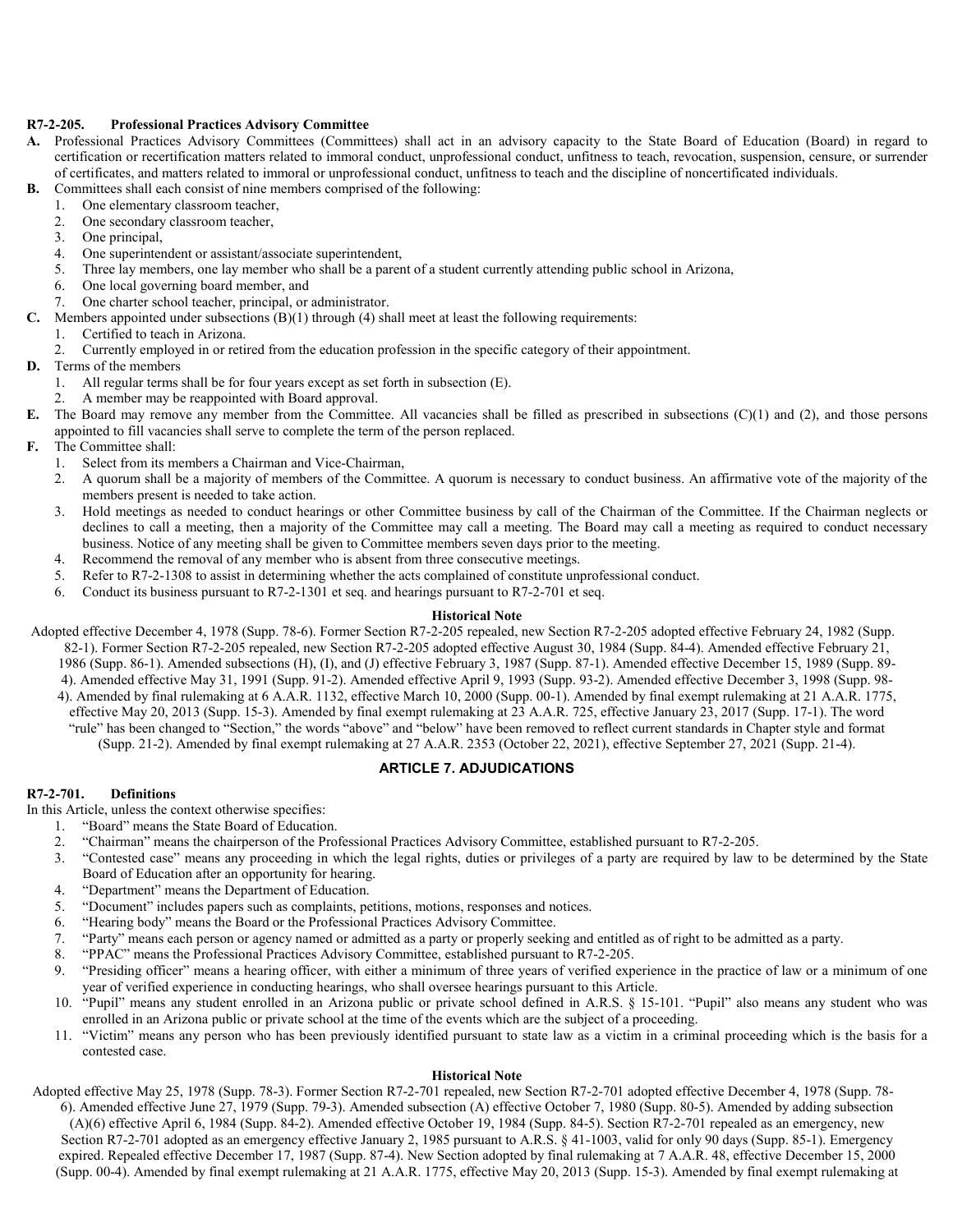# 23 A.A.R. 725, effective January 23, 2017 (Supp. 17-1). Amended by final exempt rulemaking at 27 A.A.R. 2353 (October 22, 2021), effective September 27, 2021 (Supp. 21-4).

# **R7-2-702. Filing; Computation of Time; Extension of Time**

- **A.** All documents concerning a contested case shall be filed within the time limit, if any, for such filing.
- **B.** All documents filed in any contested case shall be typewritten or legibly written on paper 8 1/2 by 11 inches in size, shall contain the name and address of the party or other correspondent, shall be properly captioned and designate the title and case number, shall state the name and address of each party served with a copy and how service was made, and shall be signed by the party or, if represented, by the party's attorney. The signature constitutes a certification that the signer has read the document, has a good faith basis for submission of the document, and that it is not filed for the purpose or delay or harassment.
- **C.** In computing any period of time prescribed or allowed by this Article, or any notice or order concerning a contested case, the day of the act, event, or default from which the designated period of time begins to run shall not be included. When the period of time prescribed or allowed is less than 11 days, intermediate Saturdays, Sundays and legal holidays shall not be included in the computation. When that period to time is 11 days or more, intermediate Saturdays, Sundays and legal holidays shall be included in the computation. The last day of the period so computed shall be included, unless it is a Saturday, Sunday or legal holiday, in which event the period runs until the end of the next day which is not a Saturday, Sunday or a legal holiday.
- **D.** Whenever a party has the right or is required to do some act within a prescribed period after the service of a notice or other document upon the party by another party, and the notice or other document is served by mail, five days shall be added to the prescribed period.
- **E.** For good cause shown, the presiding officer may grant continuances and extensions of time for filing notices or other documents.

# **Historical Note**

New Section adopted by final rulemaking at 7 A.A.R. 48, effective December 15, 2000 (Supp. 00-4). The Section heading has been updated to title case to reflect current standards in Chapter style and format (Supp. 21-2). Amended by final exempt rulemaking at 27 A.A.R. 2353 (October 22, 2021), effective September 27, 2021 (Supp. 21-4).

# **R7-2-703. Contested Cases; Notice; Hearing Records**

- **A.** In a contested case, the parties shall be afforded an opportunity for hearing after reasonable notice. The notice shall be given at least 20 days prior to the date set for the hearing.
- **B.** The notice shall include:
	- 1. A statement of the time, place and nature of the hearing.
	- 2. A statement of the legal authority and jurisdiction under which the hearing is to be held.
	- 3. A reference to the particular sections of the statutes and rules involved.
	- 4. A short and plain statement of the matters asserted. If a party is unable to state the matters in detail at the time the notice is served, the initial notice may be limited to a statement of the issues involved. Thereafter upon application a more definite and detailed statement shall be furnished.
- **C.** Opportunity shall be afforded all parties to respond and present evidence and argument on the issues involved.
- **D.** The Board may dispose of any contested case by decision or approved stipulation, agreed settlement, consent agreement or by default.
- A hearing before a hearing body in a contested case or any part thereof shall be recorded manually or by a recording device and shall be transcribed on request of any party, unless otherwise provided by law. The cost of such transcript shall be paid by the party making the request, unless otherwise provided by law or unless assessment of the cost is waived by the Board.
- **F.** The Board or the presiding officer may reschedule the hearing, maintaining due regard for the interests of justice and the orderly and prompt conduct of the proceedings.
- **G.** The record in a contested case shall include:
	- 1. All pleadings, motions and interlocutory rulings.
	- 2. Evidence received or considered, including confidential evidence received in executive session.
	- 3. A statement of matters officially noticed.
	- 4. Objections and offers of proof and rulings thereon.
	- 5. Proposed findings of fact, conclusions of law and recommendations of the hearing body.
	- 6. All staff memoranda, other than privileged communications, or data submitted to the hearing body in connection with its consideration of the case.
		- 7. A victim impact statement, if submitted by the victim.
- **H.** Findings of fact shall be based exclusively on the evidence and on matters officially noticed.

# **Historical Note**

New Section adopted by final rulemaking at 7 A.A.R. 48, effective December 15, 2000 (Supp. 00-4). Amended by final exempt rulemaking at 21 A.A.R. 1775, effective May 20, 2013 (Supp. 15-3). The Section heading has been updated to title case to reflect current standards in Chapter style and format

(Supp. 21-2). Amended by final exempt rulemaking at 27 A.A.R. 2353 (October 22, 2021), effective September 27, 2021 (Supp. 21-4).

# **R7-2-704. Service; Proof of Service**

- **A.** The Board shall serve notices of hearing, findings of fact, conclusions of law, and recommendations of the hearing body, and decisions and final orders of the Board, either by personal service or by certified mail. All other documents required to be served by the Board may be served by regular or certified mail or may be personally served.
- **B.** After service of a notice of hearing in a contested case, a copy of every document filed by a party, or individual seeking to intervene, shall be served on all parties to the contested case, or their lawyers if represented, at the same time the document is filed. Filing with the Board and service shall be completed by personal delivery, first-class mail or email.
- **C.** The following evidences completed service:
	- 1. If personally served, an affidavit of personal service, sworn to by the individual serving the document and stating the name of the individual upon whom it was served, where service was made, and the date of such service; or
	- 2. If served by certified mail, proof of delivery; or
	- 3. If served by email or regular mail, either a statement subscribed on the document filed, or an affidavit indicating the date mailed and listing those to whom it was mailed.
- **D.** When a party is represented by an attorney, service shall be made on the attorney. If a notice of hearing shows service on the Attorney General, all documents served thereafter shall be served on the Assistant Attorney General named on the notice of hearing or who later appears on behalf of the Attorney General, or if no Assistant Attorney General is named, then on the Attorney General, Education and Health Section, Education Unit.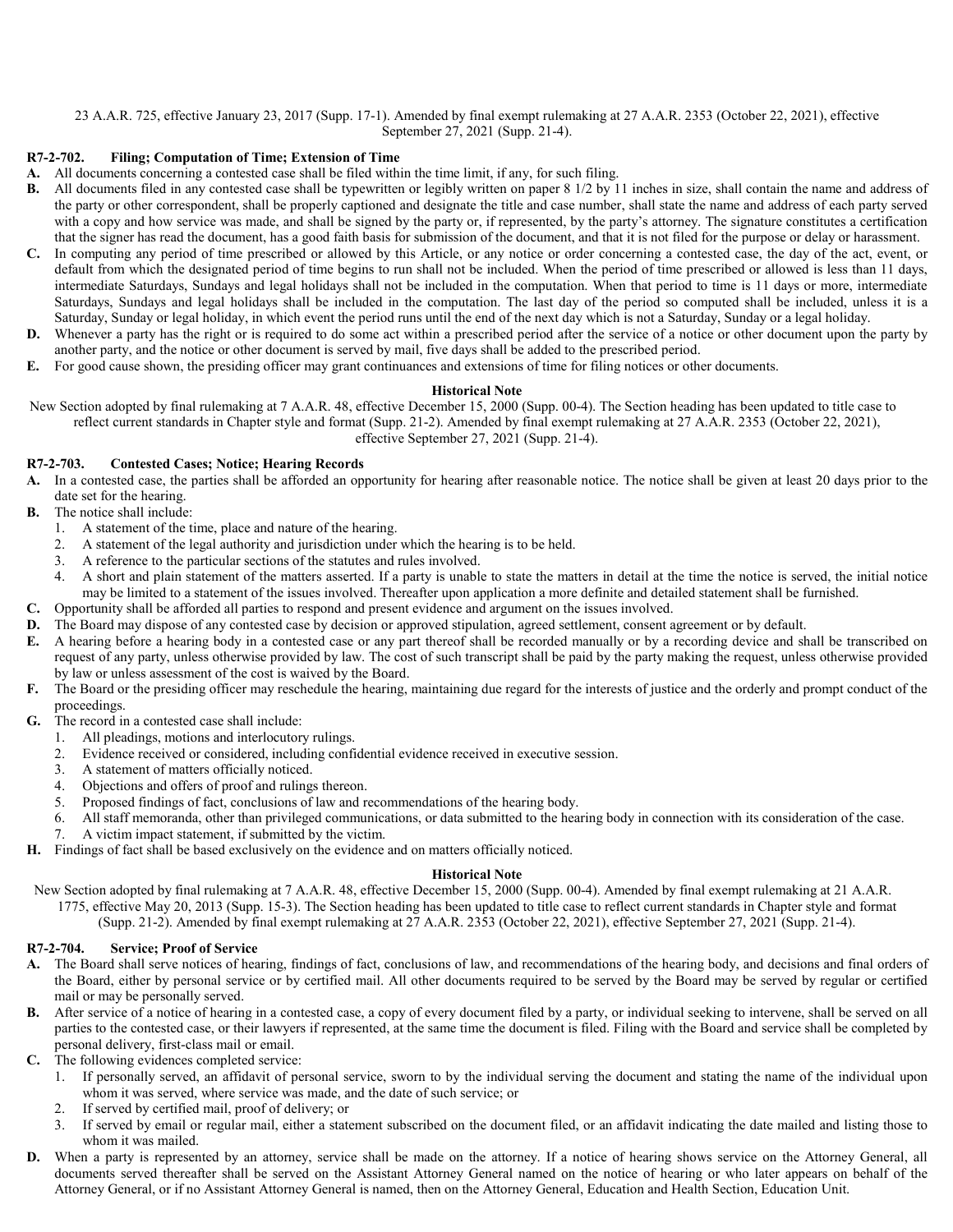New Section adopted by final rulemaking at 7 A.A.R. 48, effective December 15, 2000 (Supp. 00-4). Amended by final exempt rulemaking at 27 A.A.R. 2353 (October 22, 2021), effective September 27, 2021 (Supp. 21-4).

#### **R7-2-705. Hearings and Evidence**

- **A.** Parties may participate in the hearing in person or through an attorney.
- **B.** The parties may submit proposed findings of fact and conclusions of law prior to the hearing. The presiding officer or hearing body may require that the parties submit proposed findings of fact and conclusions of law prior to the hearing or at the close of evidence.
- **C.** A hearing in a contested case shall be conducted in an informal manner and without adherence to the rules of evidence required in judicial proceedings. Irrelevant, immaterial or unduly repetitious evidence shall be excluded. A party to such proceedings may be represented by counsel and shall have the right to submit evidence in open hearing and conduct cross examination. Hearings may be held in any location or manner determined by the Board.
- **D.** Copies of documentary evidence may be received in the discretion of the presiding officer. Upon request, the parties shall be given an opportunity to compare the copy with the original.
- **E.** Notice may be taken of judicially cognizable facts. In addition, notice may be taken of generally recognized technical or scientific facts within the specialized knowledge of the hearing body. Parties shall be notified either before or during the hearing or by reference in preliminary reports or otherwise of the material noticed including any staff memoranda or data and they shall be afforded an opportunity to contest the material so noticed. The hearing body's experience, technical competence and specialized knowledge may be utilized in the evaluation of the evidence.
- **F.** If a party fails to appear at a hearing, the hearing body may proceed with the presentation of the evidence of the appearing party.

#### **Historical Note**

New Section adopted by final rulemaking at 7 A.A.R. 48, effective December 15, 2000 (Supp. 00-4). Amended by final exempt rulemaking at 23 A.A.R. 725, effective January 23, 2017 (Supp. 17-1). Amended by final exempt rulemaking at 27 A.A.R. 2353 (October 22, 2021), effective September 27,

# 2021 (Supp. 21-4).

# **R7-2-706. Request for Hearing**

When a request for a hearing is filed with the Board, the request shall be in writing and shall state the specific grounds which are the basis of the hearing request and the statute, rule or other legal basis entitling the person to a hearing.

#### **Historical Note**

New Section adopted by final rulemaking at 7 A.A.R. 48, effective December 15, 2000 (Supp. 00-4).

# **R7-2-707. Denial of Request for Hearing**

If the Board denies the request for a hearing, the denial shall be in writing and shall state the reasons therefor. A denial of a request for hearing is final and not subject to further administrative review.

### **Historical Note**

New Section adopted by final rulemaking at 7 A.A.R. 48, effective December 15, 2000 (Supp. 00-4). The Section heading has been updated to title case to reflect current standards in Chapter style and format (Supp. 21-2).

# **R7-2-708. Repealed**

#### **Historical Note**

New Section adopted by final rulemaking at 7 A.A.R. 48, effective December 15, 2000 (Supp. 00-4). Section repealed by final rulemaking at 11 A.A.R. 696, effective March 29, 2005 (Supp. 05-1).

## **R7-2-709. Rehearing and Review of Decisions**

- **A.** After a hearing is held, a party in a contested case who is aggrieved by a decision rendered by the Board may file with the Board, not later than 30 days after such decision has been made, a written motion for rehearing specifying the particular grounds therefor. A response may be filed within 15 days after service of such motion by any other party. The Board may require the filing of written briefs on the issues raised in the motion or response and may provide for oral argument.
- **B.** A rehearing of a decision by the Board may be granted for any of the following causes materially affecting the moving party's rights:
	- 1. Irregularity in the administrative proceedings of the hearing body, or abuse of discretion, whereby the moving party was deprived of a fair hearing.
	- 2. Misconduct of the hearing body or the prevailing party.
	- 3. Accident or surprise which could not have been prevented by ordinary prudence.
	- 4. Newly discovered material evidence which could not with reasonable diligence have been discovered and produced at the hearing.
	- 5. Excessive or insufficient penalties.
	- 6. Error in the admission or rejection of evidence or other errors of law occurring at the administrative hearing.
	- 7. That the decision is not justified by the evidence or is contrary to the law.
- **C.** The Board may affirm or modify the decision or grant a rehearing before a hearing body to all or any of the parties, on all or part of the issues, for any of the reasons set forth in subsection (B). An order granting a rehearing shall specify with particularity the ground or grounds on which the rehearing is granted, and the rehearing shall cover only those matters so specified.
- **D.** After giving the parties or their counsel notice and an opportunity to be heard on the matter, the Board may grant a motion for rehearing for a reason not stated in the motion. The order granting such a rehearing shall specify the grounds therefor.
- **E.** Not later than 20 days after a decision is rendered, the Board may, on its own initiative, order a rehearing of its decision for any reasons for which it might have granted a rehearing on motion of a party. The order granting such a rehearing shall specify the grounds therefor.
- **F.** When a motion for rehearing is based upon affidavits they shall be served with the motion. An opposing party may, within ten days after service of such motion, serve opposing affidavits and this period may be extended for an additional period not exceeding 20 days, by the Board for good cause shown or by written stipulation of the parties. Reply affidavits may be permitted.
- **G.** After a hearing has been held and a final administrative decision has been entered, a party is not required to file a motion for rehearing or review of the decision in order to exhaust the party's administrative remedies.
- **H.** Any party in a contested case who is aggrieved by a decision rendered by the Board may file with the Board, not later than 20 days after such decision has been made, a written request for review of the decision. If a review of the decision is granted, the Board may affirm or modify the previous decision.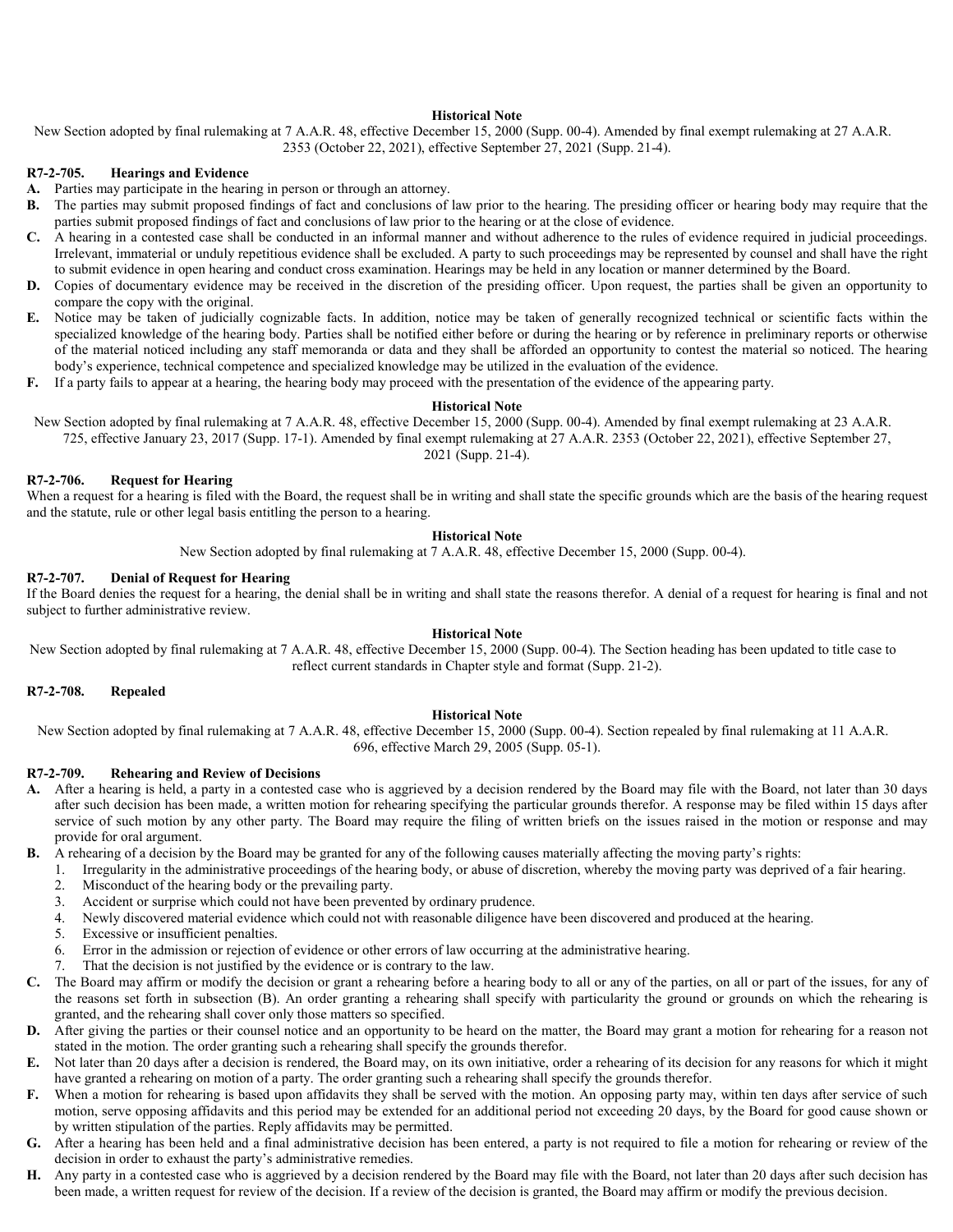New Section adopted by final rulemaking at 7 A.A.R. 48, effective December 15, 2000 (Supp. 00-4). The Section heading has been updated to title case to reflect current standards in Chapter style and format (Supp. 21-2). Amended by final exempt rulemaking at 27 A.A.R. 2353, (October 22, 2021), effective September 27, 2021 (Supp. 21-4).

# **R7-2-710. Repealed**

# **Historical Note**

New Section adopted by final rulemaking at 7 A.A.R. 48, effective December 15, 2000 (Supp. 00-4). Repealed by final exempt rulemaking at 27 A.A.R. 2353, (October 22, 2021), effective September 27, 2021 (Supp. 21-4).

## **R7-2-711. Consolidation and Severance**

- **A.** When proceedings involving a common question of law or fact or common parties are pending before the hearing body, the presiding officer may, upon the presiding officer's own volition or upon request of any party, order a consolidated hearing on any or all the matters at issue.
- **B.** In furtherance of convenience, to avoid prejudice, or when separate hearings will be conducive to expedition and economy, the presiding officer may, upon the presiding officer's own volition or upon request of any party, order any proceeding severed with respect to some or all issues or parties.
- **C.** The presiding officer shall send a written ruling granting or denying consolidation or severance to all parties, identifying the cases, and the reasons for the decision.

### **Historical Note**

New Section adopted by final rulemaking at 7 A.A.R. 48, effective December 15, 2000 (Supp. 00-4). The Section heading has been updated to title case to reflect current standards in Chapter style and format (Supp. 21-2). Amended by final exempt rulemaking at 27 A.A.R. 2353, (October 22, 2021), effective September 27, 2021 (Supp. 21-4).

# **R7-2-712. Subpoenas**

- **A.** The Board may issue subpoenas for the attendance of witnesses and for the production of books, records, documents and other evidence on its own volition or at the request of a party. The subpoena shall be signed by a Board employee designated by the Board.
- **B.** A request for a hearing subpoena shall be in writing and served on each party at least seven days prior to the date set for hearing and shall state:
	- 1. The name of the contested case, the case number, and the time and place where the witness is expected to appear and testify;
		- 2. The name and address of the witness subpoenaed;
		- 3. The documents, if any, sought to be provided; and
		- 4. A brief statement of the relevance of testimony or documents.
- **C.** On application of a party or the agency and for use as evidence, the presiding officer may permit a deposition to be taken, in the manner and upon the terms designated by the presiding officer, of a witness who cannot be subpoenaed or is unable to attend the hearing.
- **D.** The individual to whom a subpoena is directed shall comply with its provisions unless, prior to the date set for appearance, the presiding officer grants a written request to quash or modify the subpoena. The request shall be submitted to the Board and state the reasons why it should be granted. The presiding officer shall grant or deny such request by order.
- **E.** The party requesting the subpoena shall prepare it and cause it to be served upon the individual to whom it is directed and on all parties in the same manner as provided for service of subpoenas in civil matters before the superior court. The return of service shall be filed with the Board.
- **F.** A party, or the person served with a subpoena who objects to the subpoena, or any portion of it, may file an objection with the presiding officer. The objection shall be filed within five days after service of the subpoena, or at the outset of the hearing, if the subpoena is served fewer than five days before the hearing.
- **G.** If a subpoena issued for the Board is disobeyed, the Board may petition the superior court to enforce the subpoena pursuant to A.R.S. § 15-203.
- **H.** If a subpoena issued for a party other than the Board is disobeyed, the party may petition the superior court in the manner provided by law for the enforcement of subpoenas in a civil action.

## **Historical Note**

New Section adopted by final rulemaking at 7 A.A.R. 48, effective December 15, 2000 (Supp. 00-4). Amended by final exempt rulemaking at 27 A.A.R. 2353 (October 22, 2021), effective September 27, 2021 (Supp. 21-4).

#### **R7-2-713. Conduct of Hearing**

- **A.** The presiding officer may conduct all or part of the hearing by telephone, or other electronic means, as long as each party has an opportunity to participate in the entire proceeding as it takes place.
- **B.** Except for those hearings which may involve presentation of evidence protected by A.R.S. § 15-350, or which are otherwise closed pursuant to an express provision of law, all hearings are open to public observation.
- **C.** Conduct at any hearing that is disruptive or shows contempt for the proceedings shall be grounds for exclusion from further participation or observation.

# **Historical Note**

New Section adopted by final rulemaking at 7 A.A.R. 48, effective December 15, 2000 (Supp. 00-4). The Section heading has been updated to title case to reflect current standards in Chapter style and format (Supp. 21-2). Amended by final exempt rulemaking at 27 A.A.R. 2353, (October 22, 2021), effective September 27, 2021 (Supp. 21-4).

# **R7-2-714. Testimony of Pupils**

**A.** All individuals present at a hearing regarding an action against a certificate shall:

- 1. Keep confidential the name and identifying information of any pupil involved in the hearing, unless disclosure is with the consent of the pupil's parent or guardian or the pupil if the pupil is at least 18 years of age at the time of the hearing, or by order of the superior court. This action does not prevent disclosure of the pupil's name to any party to the hearing.
- 2. Keep confidential the testimony of any pupil, all of which shall be taken in executive session, except that the Board office shall be furnished a confidential copy of the pupil's testimony as part of the complete transcript of the hearing. The individuals present during the executive session shall be determined by the presiding officer in consultation with the Attorney General's office except that the respondent and counsel shall always be permitted to be present. The transcripts of testimony taken during executive session shall be maintained by the Board.
- **B.** The Board of Education or its designee shall: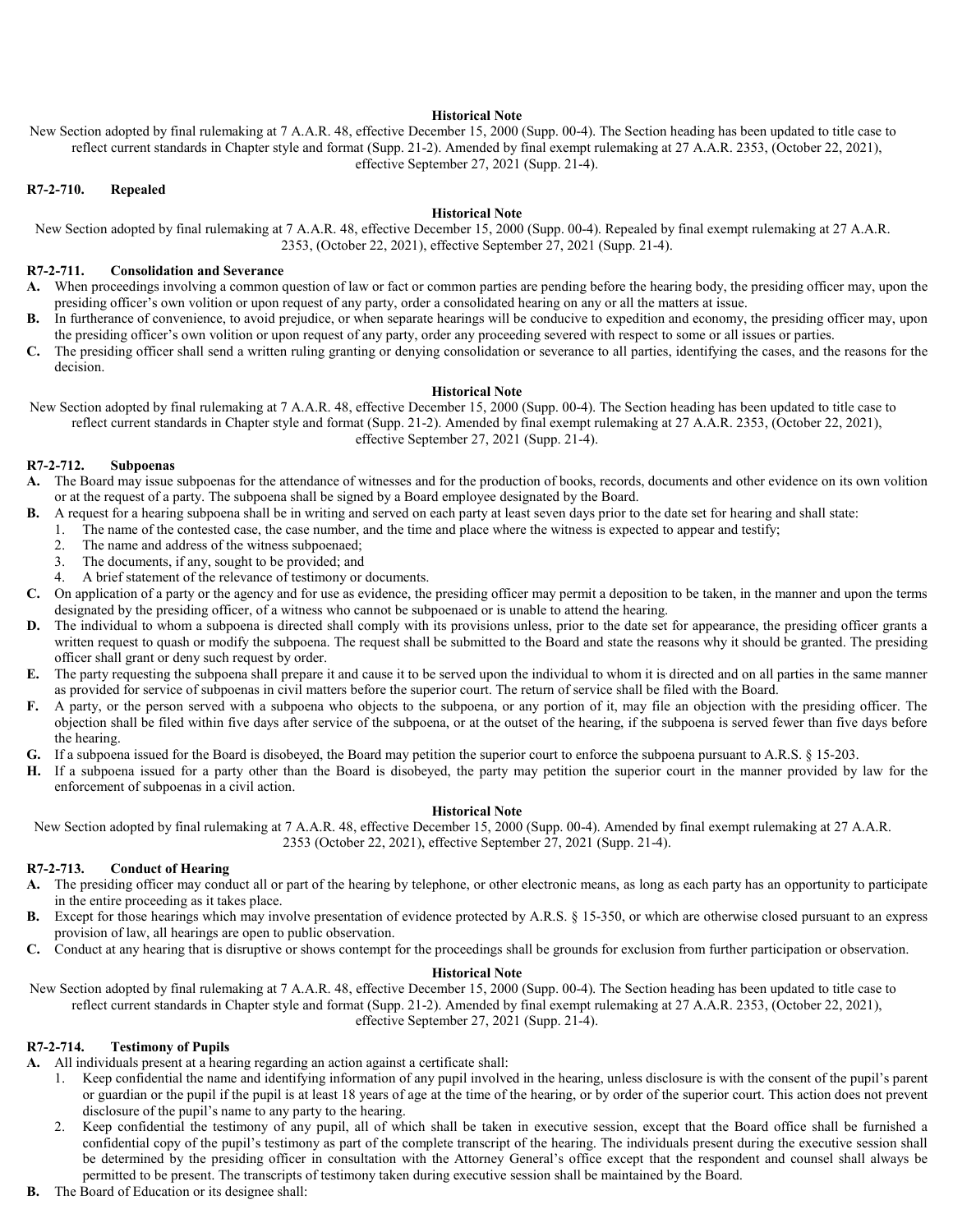- 1. Make available a consent form which requires the signature of the pupil's parent or guardian or the pupil if the pupil is at least 18 years of age at the time of the hearing, prior to disclosure of the pupil's name;
- 2. Assign a fictitious name to all witnesses identified as pupils on the witness lists provided by the complainant and respondent if not in receipt of written parental or guardian consent for disclosure;
- 3. Notify hearing participants, prior to and during the hearing, of any fictitious names to be used.
- **C.** The presiding officer shall instruct all individuals present at the hearing of the confidentiality requirements of A.R.S. § 15-551 and this Section.

New Section adopted by final rulemaking at 7 A.A.R. 48, effective December 15, 2000 (Supp. 00-4). The Section heading has been updated to title case to reflect current standards in Chapter style and format (Supp. 21-2). Amended by final exempt rulemaking at 27 A.A.R. 2353 (October 22, 2021), effective September 27, 2021 (Supp. 21-4).

#### **R7-2-715. Evidence**

- **A.** All witnesses shall testify under oath or affirmation. At the request of a party, or at the discretion of the presiding officer, the presiding officer may exclude witnesses who are not parties from the hearing room so that they cannot hear the testimony of other witnesses.
- **B.** The presiding officer shall have the power to administer oaths and affirmations.
- **C.** All parties shall have the right to present such oral or documentary evidence and to conduct such cross-examination as may be required for a full and fair disclosure of the facts.
- **D.** The presiding officer shall make rulings necessary to prevent argumentative, repetitive, or irrelevant questioning, to exclude evidence the presiding officer determines to be irrelevant, immaterial, or unduly repetitious, and to expedite the examination to the extent consistent with the disclosure of all relevant testimony and information.
- **E.** Unless otherwise ordered by the hearing body, documentary evidence shall be limited in size when folded to 8 1/2 by 11 inches. The submitting party shall identify documentary exhibits by number or letter and party and furnish a copy of each exhibit to each party present. One additional copy shall be furnished to the hearing body unless the hearing body otherwise directs. When evidence offered by any party appears in a larger work, containing other information, the party shall plainly designate the portion offered. If the evidence offered is so voluminous as would unnecessarily encumber the record, the book, paper, or document shall not be received in evidence but may be marked for identification and, if properly authenticated, the designated portion may be read into or photocopied for the record. All documentary evidence offered shall be subject to appropriate and timely objection.

#### **Historical Note**

New Section adopted by final rulemaking at 7 A.A.R. 48, effective December 15, 2000 (Supp. 00-4). Amended by final exempt rulemaking at 27 A.A.R. 2353, (October 22, 2021) effective September 27, 2021 (Supp. 21-4).

### **R7-2-716. Stipulations**

Parties to any contested case may stipulate, in writing, agreement upon any matter involved in the proceeding. If approved by the presiding officer, agreement on matters of procedure shall be binding upon the parties to the stipulation. No substantive matter agreed to by the parties shall be binding upon the Board unless incorporated into the decision of the Board.

### **Historical Note**

New Section adopted by final rulemaking at 7 A.A.R. 48, effective December 15, 2000 (Supp. 00-4). Amended by final exempt rulemaking at 27 A.A.R. 2353 (October 22, 2021) effective September 27, 2021 (Supp. 21-4).

# **R7-2-717. Recommended Decisions**

- **A.** A recommended decision, findings of fact and conclusions of law shall be prepared for the Board by the PPAC.
- **B.** A recommended decision, findings of fact and conclusions of law shall be delivered to the Board within 90 days after the close of the hearing or the date ordered for submission of proposed findings or legal memoranda, whichever comes last, unless the Board extends the period for good cause.

#### **Historical Note**

New Section adopted by final rulemaking at 7 A.A.R. 48, effective December 15, 2000 (Supp. 00-4). Amended by final exempt rulemaking at 27 A.A.R. 2353, (October 22, 2021), effective September 27, 2021 (Supp. 21-4).

#### **R7-2-718. Decisions and Orders**

- **A.** Any final decision or order adverse to a party in a contested case shall be in writing or stated in the record. Any final decision shall include findings of fact and conclusions of law, separately stated. Findings of fact, if set forth in statutory language, shall be accompanied by a concise and explicit statement of the underlying facts supporting the findings. Parties shall be notified either personally or by mail to their last known address of any decision or order.
- **B.** When the Board is the hearing body, the decision shall be rendered within 120 days following the final day of the hearing or the date ordered for submission of proposed findings of fact and conclusions of law or legal memoranda, whichever comes last.
- **C.** Within 30 days after receipt of any recommended decision from the PPAC, the Board shall render a decision to affirm, reverse, adopt, modify, supplement, amend or reject the findings of fact, conclusions of law and recommendations in whole or in part, may remand the matter to the hearing body with instructions, or may convene itself as the hearing body.
- **D.** If no request for rehearing or review has been timely filed by a party, a decision in a contested case is effective and final ten days from the date served on that party.

#### **Historical Note**

New Section adopted by final rulemaking at 7 A.A.R. 48, effective December 15, 2000 (Supp. 00-4). Amended by final exempt rulemaking at 27 A.A.R. 2353 (October 22, 2021) effective September 27, 2021 (Supp. 21-4).

# **ARTICLE 13. CONDUCT**

**R7-2-1301. Definitions** In this Article, unless the context otherwise specifies: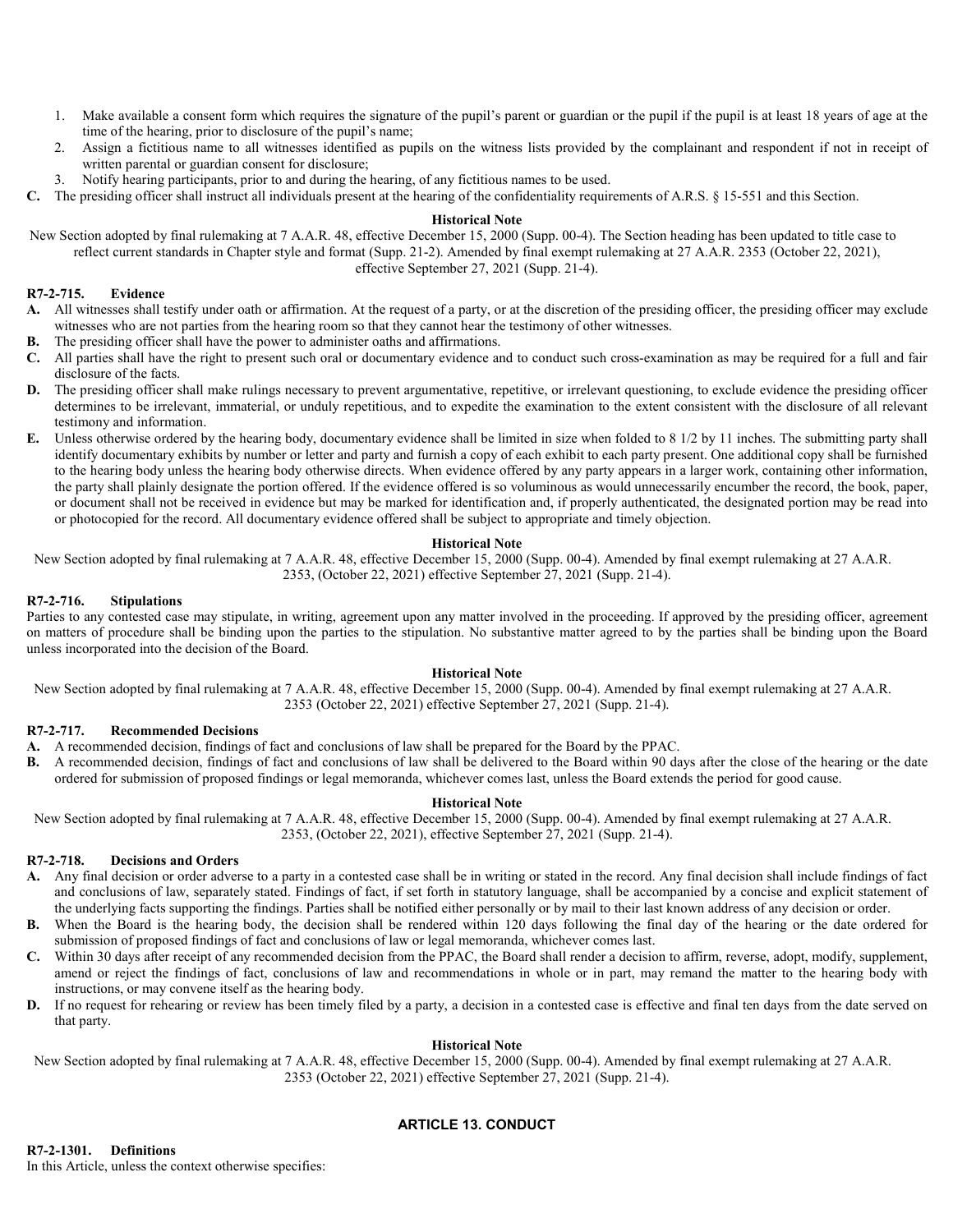- 1. "Alleging party" means an individual, partnership, corporation, association, governmental subdivision or unit of a governmental subdivision, a public or private organization of any character or other agency who completes a statement alleging immoral or unprofessional conduct against a certificated individual.
- 2. "Applicant" means a noncertificated person who has been disciplined by the Board and who has submitted an application requesting reinstatement of the person's legal right to work in a public school, or a person who has submitted an application to the Department requesting an evaluation of the requirements set forth in R7-2-601 et seq., requesting issuance of a certificate pursuant to R7-2-601 et seq., requesting renewal of a certificate issued pursuant to R7-2-601 et seq. or requesting changes of coding to existing files or certificates pursuant to R7-2-601 et seq.
- 3. "Board" means the State Board of Education.
- 4. "Certificated individual" means an individual who holds or has held an Arizona certificate issued pursuant to R7-2-601 et seq.
- 5. "Complaint" means the filing of a charge by the Board against a certificated individual alleging immoral or unprofessional conduct.
- 6. "Department" means the Arizona Department of Education.
- 7. "Hearing" means an adjudicative proceeding held pursuant to A.R.S. Title 41, Chapter 6 and R7-2-701 et seq.
- 8. "Noncertificated individual" means a noncertificated person defined in A.R.S. § 15-505, as determined by the Board.
- 9. "PPAC" means the Professional Practices Advisory Committee established pursuant to R7-2-205.

Adopted effective December 4, 1998 (Supp. 98-4). Amended by final rulemaking at 6 A.A.R. 1132, effective March 10, 2000 (Supp. 00-1). Amended by final exempt rulemaking at 25 A.A.R. 967, effective March 27, 2019 (Supp. 19-1). Amended by final exempt rulemaking at 27 A.A.R. 2353 (October 22, 2021), effective September 27, 2021 (Supp. 21-4).

#### **R7-2-1302. Statement of Allegations**

- **A.** Any person may file, with the Board, a statement of allegations against a certificated or noncertificated individual on forms provided by the Board.
- **B.** A statement of allegations shall state the facts under which a party is alleging immoral or unprofessional conduct and shall be signed and notarized.
- **C.** The facts in a statement of allegations shall clearly state the details of the alleged immoral or unprofessional conduct.
- **D.** A statement of allegations shall contain the names, addresses and telephone numbers of individuals who can be contacted to provide information regarding the allegations contained in the statement. The list of individuals shall also include a brief summary of the substance and extent of each individual's knowledge regarding the allegations contained in the statement.
- **E.** The alleging party may attach written or other evidence to a statement of allegations at the time that the statement is filed with the Board.
- **F.** A statement of allegations may be returned to the alleging party if the statement is not complete or not legible.
- **G.** The Board shall conduct an investigation of all statements of allegations filed pursuant to this Article.

### **Historical Note**

Adopted effective December 4, 1998 (Supp. 98-4). Amended by final rulemaking at 6 A.A.R. 1132, effective March 10, 2000 (Supp. 00-1). Amended by final exempt rulemaking at 25 A.A.R. 967, effective March 27, 2019 (Supp. 19-1). Amended by final exempt rulemaking at 27 A.A.R. 2353 (October 22, 2021), effective September 27, 2021 (Supp. 21-4).

# **R7-2-1303. Complaint**

- **A.** Upon completion of an investigation resulting from a statement of allegations, the Board may file a complaint against a certificated or noncertificated individual, may issue or deny certification to an applicant, or may reinstate a noncertificated individual's legal right to work in a public school and matters related to immoral or unprofessional conduct, unfitness to teach, and the discipline of noncertificated individuals pursuant to A.R.S. § 15-505.
- **B.** The Board may, at its own discretion, investigate any matter and file a complaint against a certificated or noncertificated individual upon receiving any information, from any source, indicating immoral or unprofessional conduct has occurred.
- **C.** A hearing shall be held on a complaint before the PPAC.

#### **Historical Note**

Adopted effective December 4, 1998 (Supp. 98-4). Section R7-2-1303 renumbered to R7-2-1304; new Section R7-2-1303 renumbered from R7-2-1304 and amended by final rulemaking at 6 A.A.R. 1132, effective March 10, 2000 (Supp. 00-1). Amended by final exempt rulemaking at 25 A.A.R. 967, effective March 27, 2019 (Supp. 19-1). Amended by final exempt rulemaking at 27 A.A.R. 2353 (October 22, 2021), effective September 27, 2021 (Supp. 21-4).

# **R7-2-1304. Notification; Investigation**

The certificated or noncertificated individual shall have 20 days from service by U.S. mail and email of the notice of investigation to file a written response with the Board.

#### **Historical Note**

Adopted effective December 4, 1998 (Supp. 98-4). Section R7-2-1304 renumbered to R7-2-1303; new Section R7-2-1304 renumbered from R7-2-1303 and amended by final rulemaking at 6 A.A.R. 1132, effective March 10, 2000 (Supp. 00-1). Amended by final exempt rulemaking at 23 A.A.R. 725, effective January 23, 2017 (Supp. 17-1). Amended by final exempt rulemaking at 25 A.A.R. 967, effective March 27, 2019 (Supp. 19-1). Amended by final exempt rulemaking at 27 A.A.R. 2353 (October 22, 2021), effective September 27, 2021 (Supp. 21-4).

#### **R7-2-1305. Investigation**

**A.** Applicants shall certify on forms that are provided by the Department whether the applicant:

- 1. Has ever received any disciplinary action, including revocation, suspension or reprimand, involving any professional certification or license;
- 2. Is currently under investigation or has ever been the subject of any investigation by the Department of Child Safety or a similar department in this state or another jurisdiction;
- 3. Has ever been convicted of a felony offense;
- 4. Has ever been arrested, cited and released, or received a criminal summons for any offense, regardless if eventually convicted of a crime or if a conviction was set aside or expunged; or
- 5. Has ever been arrested, cited and released, or received a criminal summons for any offense involving a child, regardless if eventually convicted of a crime or if a conviction was set aside or expunged.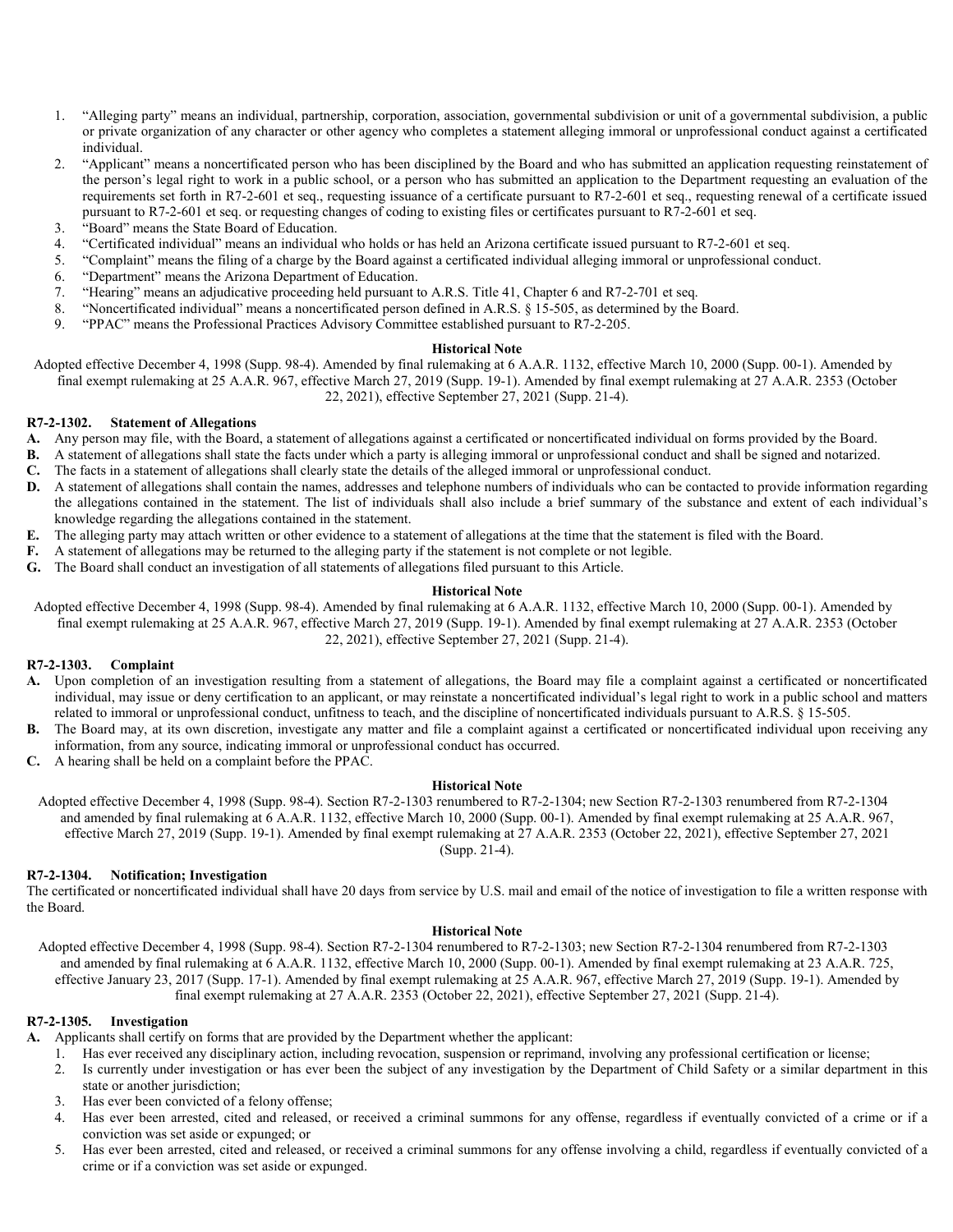- **B.** Upon receipt of notification that an applicant, certificated, or noncertificated individual has engaged in unprofessional or immoral conduct pursuant to R7- 2-1308, conduct that would warrant disciplinary action if the person had been certified at the time that the alleged conduct occurred, or conduct listed in subsections  $(A)(1)$  through  $(5)$ , the Board shall initiate an investigation.
- **C.** Applicants, certificated, and noncertificated individuals who are alleged to have engaged in unprofessional or immoral conduct pursuant to R7-2-1308, conduct that would warrant disciplinary action if the person had been certified at the time that the alleged conduct occurred, or conduct listed in subsections (A)(1) through (5) shall provide the Board with copies of court records and law enforcement reports pertaining to the offense.

Adopted effective December 4, 1998 (Supp. 98-4). Amended by final rulemaking at 6 A.A.R. 1132, effective March 10, 2000 (Supp. 00-1). Amended by final exempt rulemaking at 25 A.A.R. 967, effective March 27, 2019 (Supp. 19-1). Amended by final exempt rulemaking at 27 A.A.R. 2353 (October 22, 2021), effective September 27, 2021 (Supp. 21-4).

#### **R7-2-1306. Repealed**

#### **Historical Note**

Adopted effective December 4, 1998 (Supp. 98-4). Amended by final rulemaking at 6 A.A.R. 1132, effective March 10, 2000 (Supp. 00-1). Repealed by final exempt rulemaking at 25 A.A.R. 967, effective March 27, 2019 (Supp. 19-1).

# **R7-2-1307. Criminal Offenses**

- **A.** The Board shall revoke, not issue, or not renew the certification of a person who has been convicted of committing or attempting, soliciting, facilitating or conspiring to commit any of the following criminal offenses in this state or similar offenses in another jurisdiction:
	- 1. Sexual abuse of a minor;
	- 2. Incest;
	- 3. First-degree murder;
	- 4. Second-degree murder;
	- 5. Manslaughter;
	- 6. Sexual assault;
	- 7. Sexual exploitation of a minor;
	-
	- 8. Commercial sexual exploitation of a minor;<br>9. A dangerous crime against children as defin 9. A dangerous crime against children as defined in A.R.S. § 13-705;
	- 10. Armed robbery;
	- 11. Aggravated assault;
	- 12. Sexual conduct with a minor;
	- 13. Molestation of a child;
	- 14. Exploitation of minors involving drug offenses;
	- 15. Sexual abuse of a vulnerable adult;
	- 16. Sexual exploitation of a vulnerable adult;
	- 17. Commercial sexual exploitation of a vulnerable adult;
	- 18. Child sex trafficking as prescribed in A.R.S. § 13-3212;
	- 19. Child abuse;
	- 20. Abuse of a vulnerable adult;
	- 21. Molestation of a vulnerable adult;
	- 22. Taking a child for the purpose of prostitution as prescribed in A.R.S. § 13-3206;
	- 23. Neglect or abuse of a vulnerable adult;
	- 24. Sex trafficking;
	- 25. Sexual abuse;
	- 26. Production, publication, sale, possession and presentation of obscene items as prescribed in A.R.S. § 13-3502;
	- 27. Furnishing harmful items to minors as prescribed in A.R.S. § 13-3506;
	- 28. Furnishing harmful items to minors by internet activity as prescribed in A.R.S. § 13-3506.01;
	- 29. Obscene or indecent telephone communications to minors for commercial purposes as prescribed in A.R.S. § 13-3512;
	- 30. Luring a minor for sexual exploitation;
	- 31. Enticement of persons for purposes of prostitution;
	- 32. Procurement by false pretenses of person for purposes of prostitution;
	- 33. Procuring or placing persons in a house of prostitution;
	- 34. Receiving earnings of a prostitute;
	- 35. Causing one's spouse to become a prostitute;
	- 36. Detention of persons in a house of prostitution for debt;
	- 37. Keeping or residing in a house of prostitution or employment in prostitution;
	- 38. Pandering;
	- 39. Transporting persons for the purpose of prostitution, polygamy and concubinage;
	- 40. Portraying adult as a minor as prescribed in A.R.S. § 13-3555;
	- 41. Admitting minors to public displays of sexual conduct as prescribed in A.R.S. § 13-3558;
	- 42. Unlawful sale or purchase of children;
	- 43. Child bigamy; or
	- 44. Trafficking of persons for forced labor or services.
- **B.** Upon notification by the clerk of the court, magistrate or court of competent jurisdiction, the Board shall immediately and permanently revoke the certificate of a person who has been convicted of any of the following offenses:
	- 1. A dangerous crime against children as defined in A.R.S. § 13-705;
	- 2. Sexual abuse as prescribed in A.R.S. § 13-1404 in which the victim was a minor;
	- 3. Sexual assault as prescribed in A.R.S. § 13-1406 in which the victim was a minor;